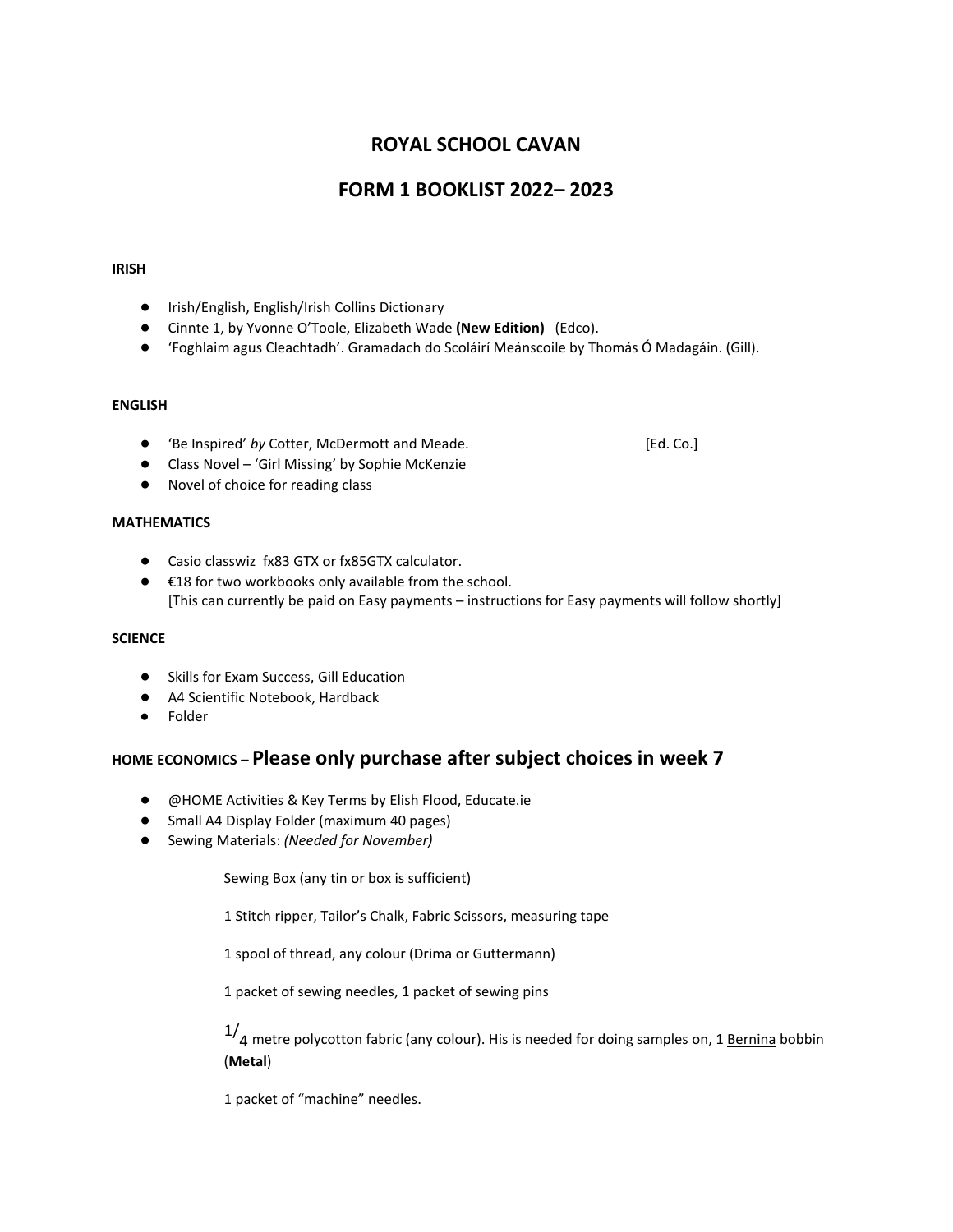### **FRENCH**

| Ca Marche 1<br>$\bullet$                                       | [Gill]    |
|----------------------------------------------------------------|-----------|
| French-English Dictionary<br>$\bullet$                         |           |
| <b>BUSINESS STUDIES</b>                                        |           |
| Time for Business (2nd Edition)<br>$\bullet$                   |           |
| Textbook & Workbook by Stafford, O'Sullivan, Henry & Cumiskey. | [Ed. Co.] |
| Record Books 1,2,3. (Individual Books NOT 3 in 1)<br>$\bullet$ |           |
| <b>HISTORY</b>                                                 |           |

- Making History by Dermot Lucey and Stacy Stout 2nd edition [Gill]
- Making History Skills Book by Dermot Lucey **and** Stacy Stout 2nd edition [Gill]
- Small copybook

### **GEOGRAPHY**

- Cyclone, Complete Junior Cycle Geography by Stacey Kenny, Andrew Horan & Charles Hayes [Gill]
- Cyclone, Complete Junior Cycle Geography, Skills Book by Charles Hayes [Gill]
- Small copybook
- A4 wallet folder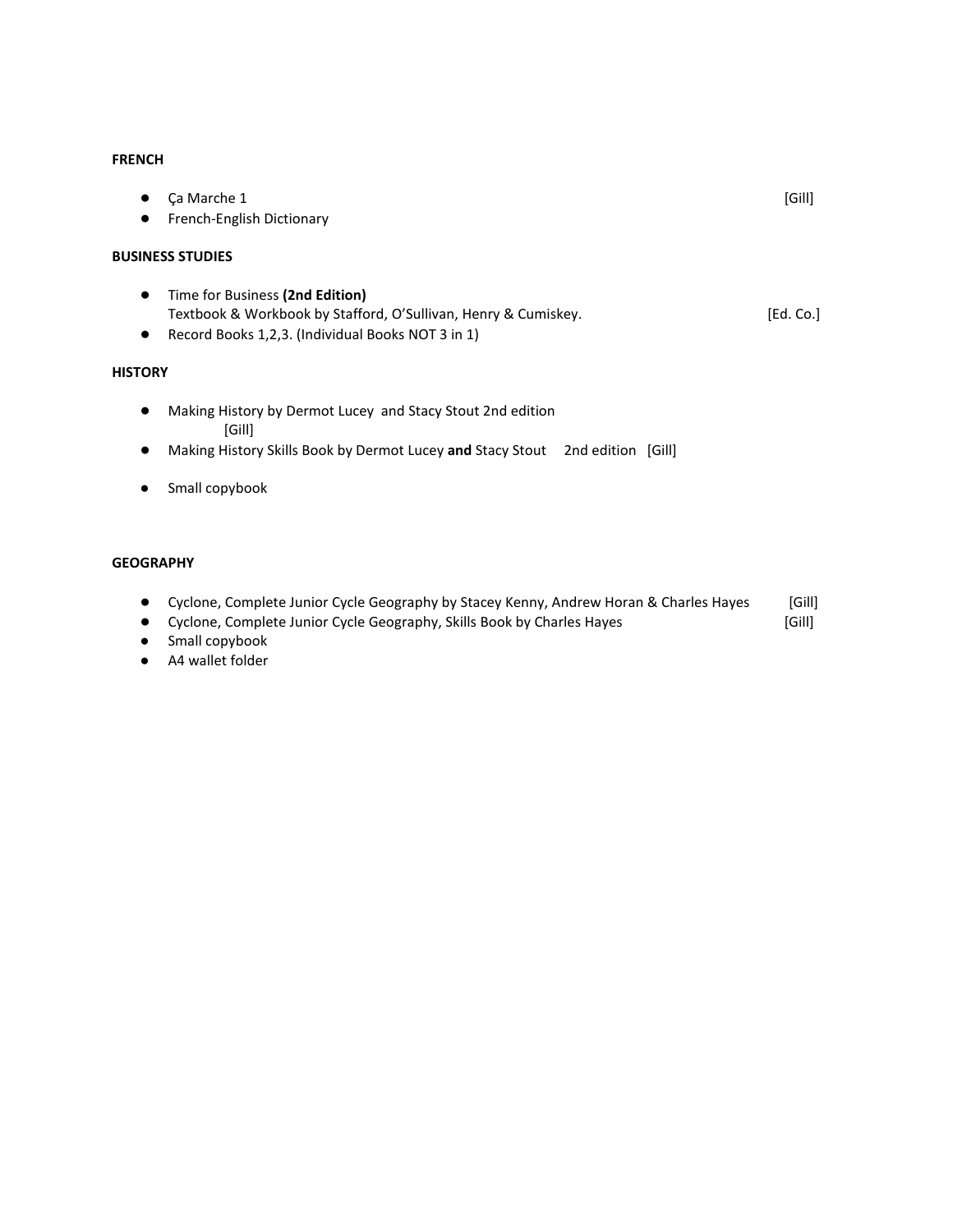# **GRAPHICS - Please only purchase after subject choices in week 7**

● World of Graphics by William Nolan and Patrick Surgue **business** [Educate.ie]

### Drawing Equipment:

- A3 Folder
- TG Box (Can be purchased from the school for €20)
- Sketchbook

### **APPLIED TECHNOLOGY - Please only purchase after subject choices in week 7**

● Applied Technology for Junior Cycle by Paul Enright **[Golden Key]** [Golden Key]

# **MUSIC - Please only purchase after subject choices in week 7**

- A-Z Index Book
- Manuscript Paper
- Tin Whistle
- Maestro by Nathan Barrett textbook and Composition Portfolio **by Connect and Composition** Portfolio **[educate.ie]**

## **ART - Please only purchase after subject taster**

● 200 projects to get you into Art School by Valerie Colston

## Art Equipment: **Please only purchase after subject taster**

- A4 Sketchbook
- A4 zip lock bag
- A2 Plastic Folder
- A2 Cardboard Folder
- Set of paintbrushes
- Long Ruler
- Rubber
- Pencils (2B, 4B 5B 6B)